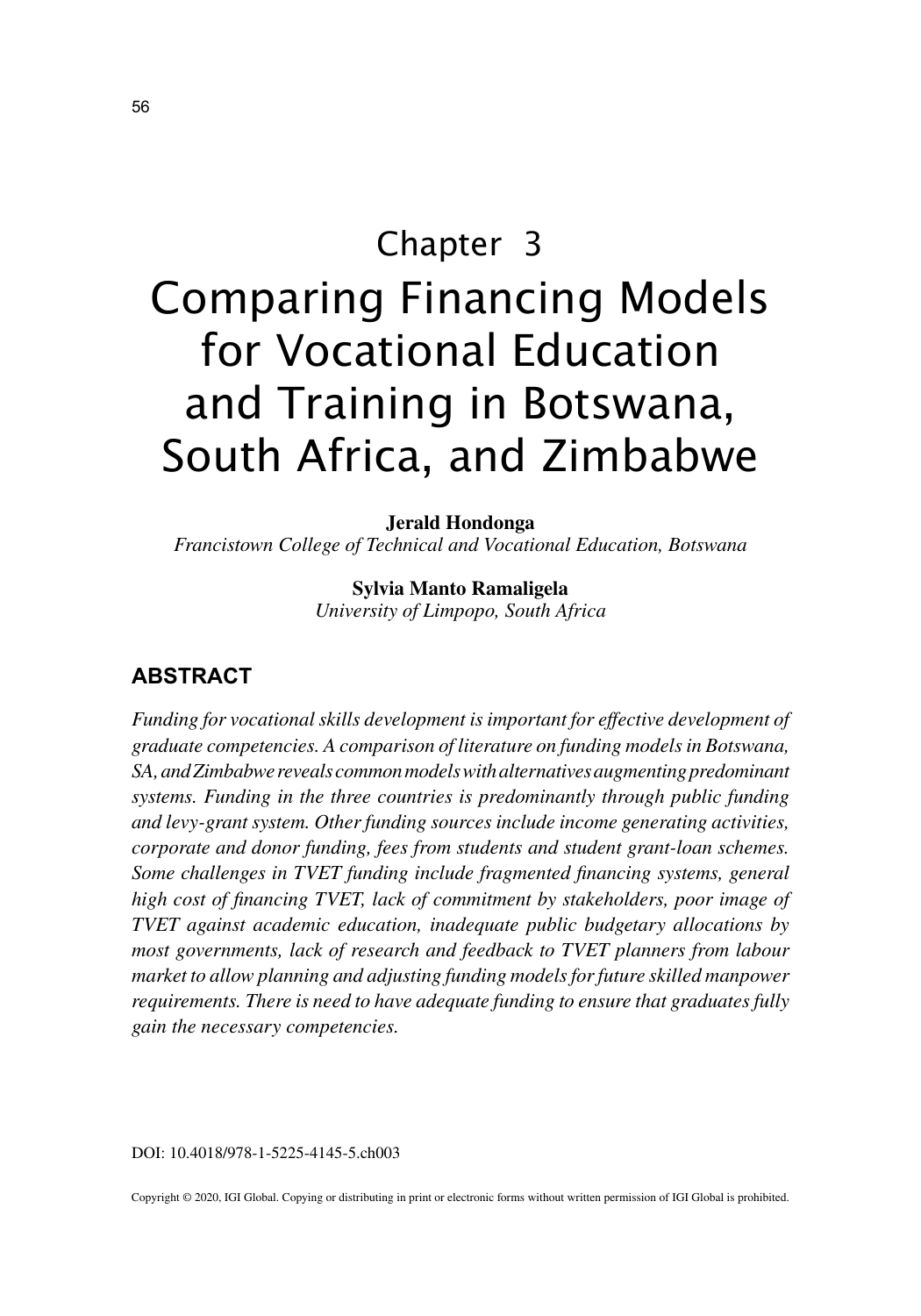#### **INTRODUCTION**

Financing mechanisms have a central role to play in developing an effective, efficient, competitive, flexible and a market demand-driven training system (Sheppard  $\&$ Ntenga, 2015). Education system must be responsive to meet the industrial skills needs of the economy and develop society. Even though skills development is considered a priority in many countries, stakeholders in developing countries still find it difficult to develop financing systems to improve their TVET systems and cater for today's demands (Uhder, 2017:4).Botswana and South Africa since they are still doing well in their economies can learn from developed countries such as Switzerland, Netherlands, Sweden, UK, Singapore and many others. According to Global Innovation Index (GII) 2018 report on country's percentage of the Gross Domestic Product (GDP) expenditure on education, Switzerland ranked position one in their expenditure on education with 25% of the costs on VET programs. VET programmes are financed through public funds (of government and cantons), approximately 35% of costs are catered for by host companies, who recoup these expenses back from the productive work outcomes of the apprentices (SERI, 2014:18).However, South Africa ranked 58, Botswana 91 and Zimbabwe 113 of the Gross Domestic Product (GDP) expenditure on education. This indicates that often TVET tends to get low share of the public budget expenditure in Botswana, SA and Zimbabwe compared to other developed countries.

The delivery of TVET to meet its envisaged goals largely dependends on funding provisions and level of funding adequacy, and this has an effect on the quality of graduates and socio-economic development of society (UNESCO, 2015:5). Graduates must fully gain the necessary competencies and industry exposure for them to operate effectively in the workplace and, in turn, contribute to socio-economic development of themselves and their countries (UNESCO, 2012:10). There is need to have adequate funding to ensure TVET instruction is not compromised by lack of adequate resources (Chakamba, Jumo, Edziwa, Chiweshe; 2013:117). Although the provision of TVET sector is expensive in meeting resource demands such as highly skilled and qualified teaching personnel, infrastructure, equipment, training materials/consumables, it is important to produce graduates who are well equipped with both knowledge and skills that respond to industrial expectations. In addition the development of proper curriculum that maintains synergies with industry must be a priority (Munetsi, 2016:30). In any case, TVET systems have to transform with technological and labour market changes, and must adapt to remain relevant. Funding for vocational skills development in all three countries is predominantly through public funding and company levy-grant system (Munetsi, 2016:30; UNESCO, 2012:10). The funds have to meet the demands of the growing population, general